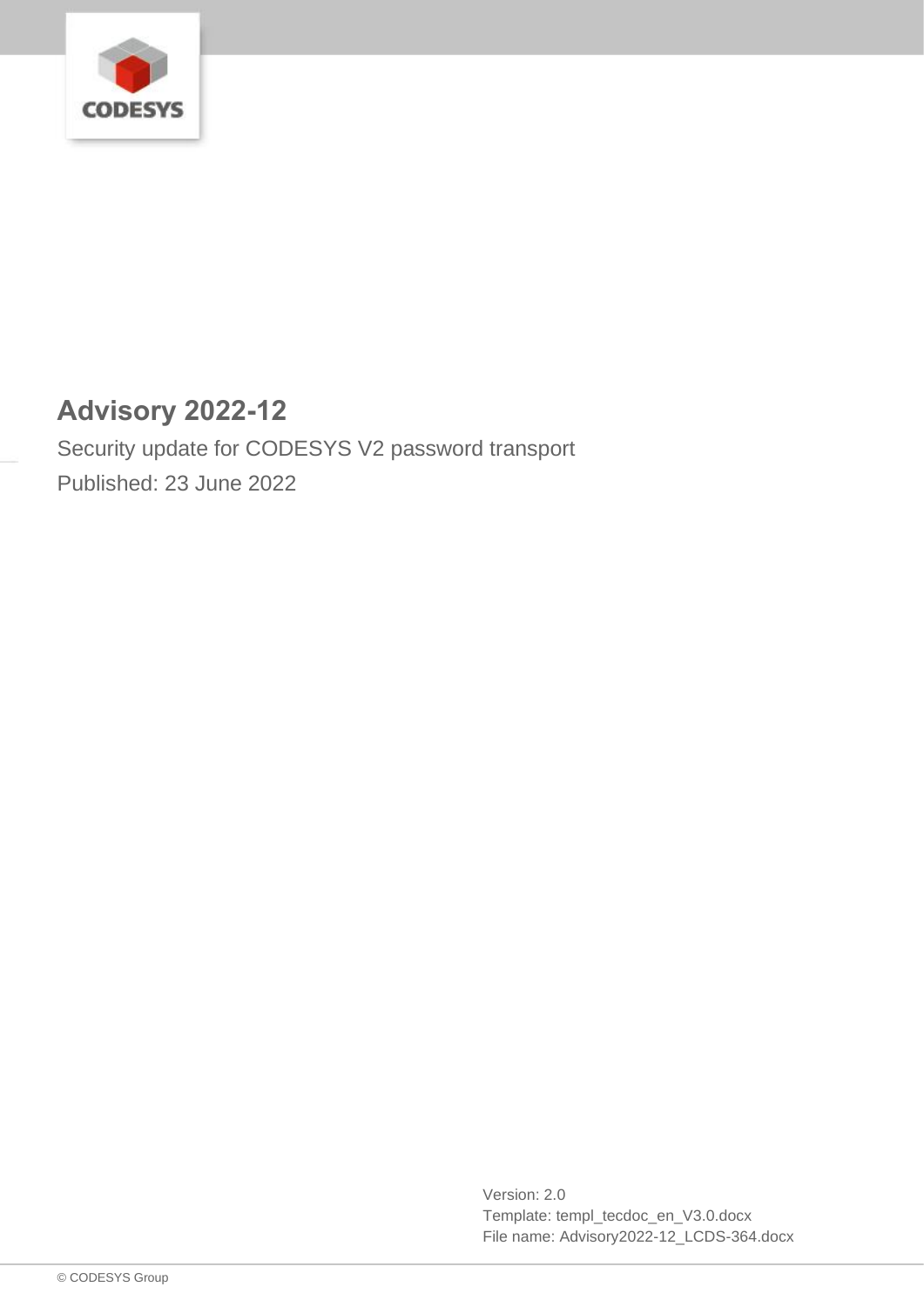# **CONTENT**

|                          |                                                                                            | Page                    |
|--------------------------|--------------------------------------------------------------------------------------------|-------------------------|
| 1                        | <b>Affected Products</b>                                                                   | 3                       |
| $\mathbf{2}$             | <b>Vulnerability overview</b>                                                              | 3                       |
| 2.1<br>2.2<br>2.3<br>2.4 | Type<br><b>Management Summary</b><br>References<br><b>Severity Rating</b>                  | 3<br>3<br>$\frac{3}{3}$ |
| 3                        | <b>Vulnerability details</b>                                                               | 3                       |
| 3.1<br>3.2<br>3.3<br>3.4 | <b>Detailed Description</b><br>Exploitability<br><b>Difficulty</b><br>Existence of exploit | 3<br>4<br>4<br>4        |
| 4                        | Available software updates                                                                 | 4                       |
| 5                        | <b>Mitigation</b>                                                                          | 4                       |
| 6                        | <b>Acknowledgments</b>                                                                     | 5                       |
| 7                        | <b>Further Information</b>                                                                 | 5                       |
| 8                        | <b>Disclaimer</b>                                                                          | 5                       |
| <b>Bibliography</b>      |                                                                                            | 6                       |
| <b>Change History</b>    |                                                                                            |                         |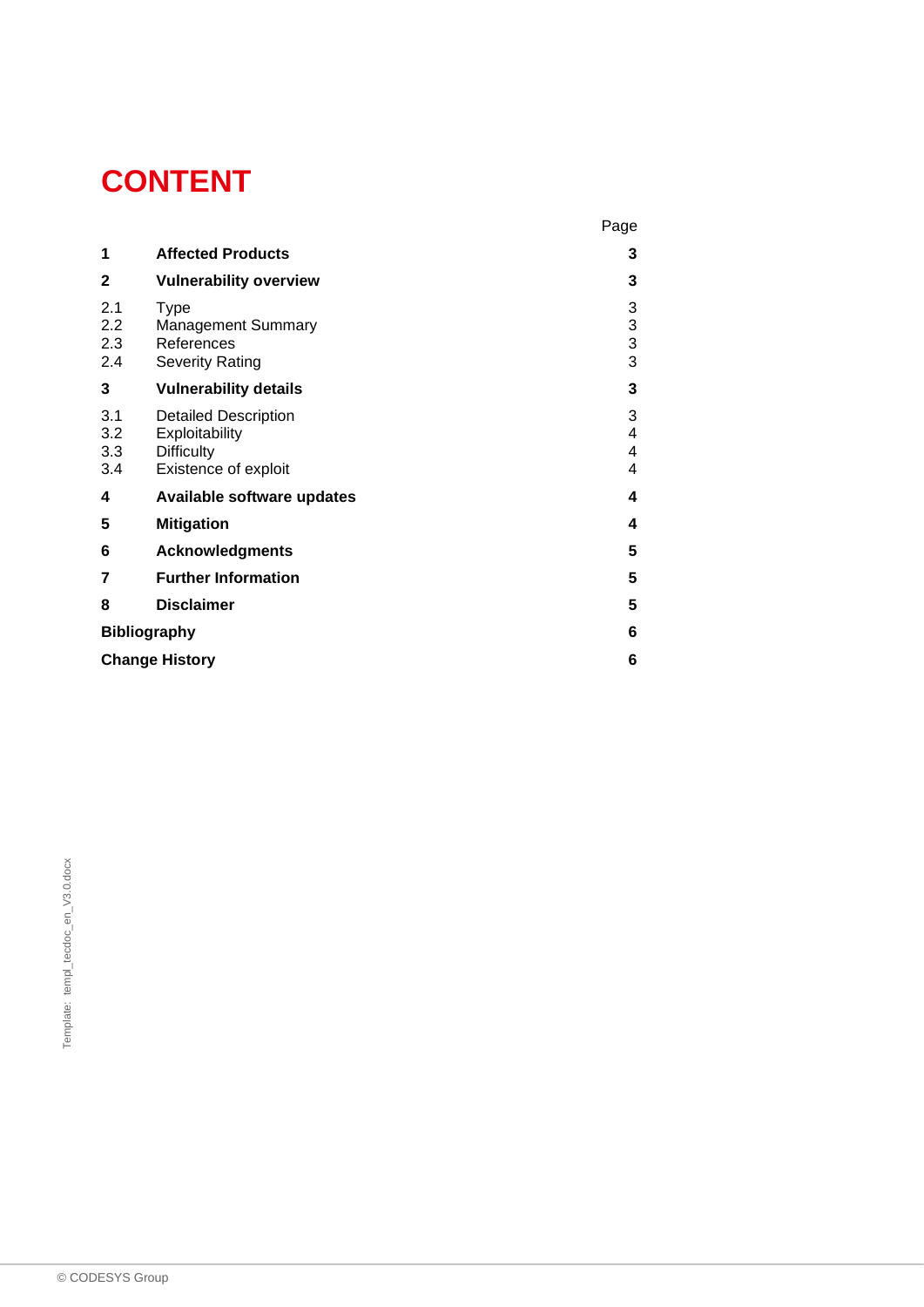# <span id="page-2-0"></span>**1 Affected Products**

The following CODESYS V2 products are affected, regardless of the CPU type or operating system:

- CODESYS Development System prior version V2.3.9.69
- CODESYS Gateway Client prior version V2.3.9.38
- CODESYS Gateway Server prior version V2.3.9.38
- CODESYS Web server prior version V1.1.9.23
- CODESYS SP Realtime NT prior version V2.3.7.30
- CODESYS PLCWinNT prior version V2.4.7.57
- CODESYS Runtime Toolkit 32 bit full prior version V2.4.7.57

In addition, the following CODESYS V3 products can communicate as a client with CODESYS V2 runtime systems and are insofar also affected in all versions prior to V3.5.18.30:

- CODESYS Development System
- CODESYS Gateway
- CODESYS Edge Gateway for Windows
- CODESYS HMI (SL)
- CODESYS OPC DA Server SL
- CODESYS PLCHandler

## <span id="page-2-1"></span>**2 Vulnerability overview**

### <span id="page-2-2"></span>**2.1 Type**

CWE-523: Unprotected Transport of Credentials, CWE-1188: Insecure Default Initialization of Resource [7]

#### <span id="page-2-3"></span>**2.2 Management Summary**

The CODESYS V2 communication protocol transmits passwords unprotected. Also, password protection is not activated by default for the CODESYS Control runtime system V2.

#### <span id="page-2-4"></span>**2.3 References**

CVE: CVE-2022-31805, CVE-2022-31806 [6]

CODESYS JIRA: LCDS-364, LCDS-367, LCDS-377, LCDS-378, LCDS-379, LCDS-380, LCDS-382, LCDS-383, LCDS-384

## <span id="page-2-5"></span>**2.4 Severity Rating**

CODESYS GmbH has rated this vulnerability as critical.

The CVSS v3.1 base score of 9.8 has been assigned. The CVSS vector string is (CVSS:3.1/AV:N/AC:L/PR:N/UI:N/S:U/C:H/I:H/A:H). [8]

# <span id="page-2-6"></span>**3 Vulnerability details**

#### <span id="page-2-7"></span>**3.1 Detailed Description**

The CODESYS communication protocol allows clients like the CODESYS Development System or the CODESYS PLCHandler to communicate directly or via the CODESYS Gateway to CODESYS Control runtime systems. The CODESYS Control runtime systems enables embedded or PC-based devices to be a programmable industrial controller. To protect against unauthorized access, the communication servers of products such as the CODESYS Control runtime system can be protected with a password. This feature has the following vulnerabilities:

#### CVE-2022-31805: CWE-523: Unprotected Transport of Credentials

The passwords between the communication clients and servers among the affected products are transmitted unprotected. This allows attackers to guess passwords if they are able to sniff the communication.

© CODESYS Group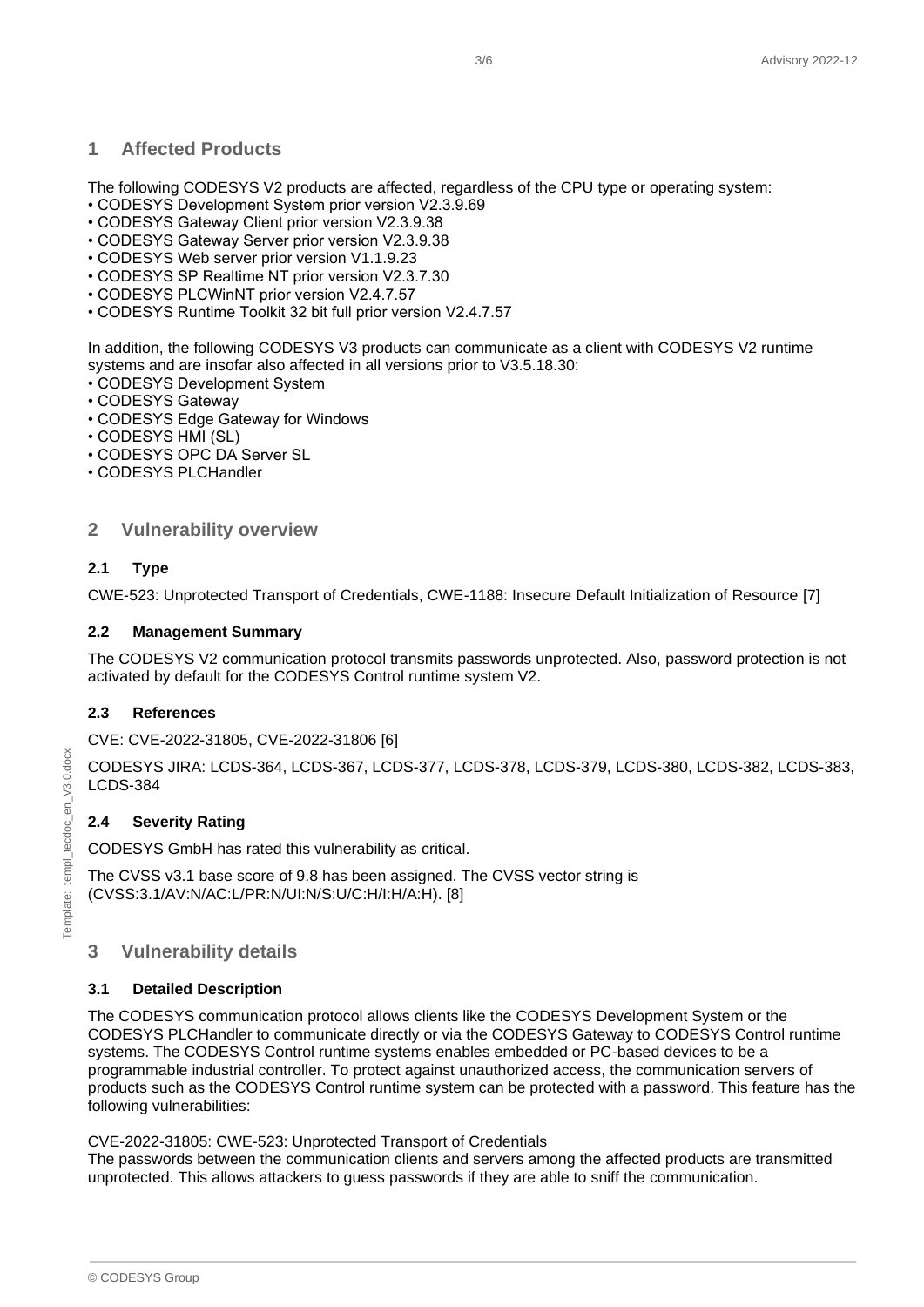#### CVE-2022-31806: CWE-1188: Insecure Default Initialization of Resource

Password protection is not enabled by default and there is no information or prompt to enable password protection at login in case no password is set at the controller.

#### <span id="page-3-0"></span>**3.2 Exploitability**

These vulnerabilities could be exploited remotely.

### <span id="page-3-1"></span>**3.3 Difficulty**

An attacker with low skills would be able to exploit these vulnerabilities.

#### <span id="page-3-2"></span>**3.4 Existence of exploit**

<span id="page-3-3"></span>No known public exploits specifically target these vulnerabilities.

### **4 Available software updates**

CODESYS GmbH has released the following product versions to solve the noted vulnerability issues for the affected CODESYS products:

- CODESYS Development System version V2.3.9.69
- CODESYS Gateway Client version V2.3.9.38
- CODESYS Gateway Server version V2.3.9.38
- CODESYS Web server version V1.1.9.23
- CODESYS SP Realtime NT version V2.3.7.30
- CODESYS PLCWinNT version V2.4.7.57
- CODESYS Runtime Toolkit 32 bit full version V2.4.7.57

Please visit the CODESYS update area for more information on how to obtain the software update [3].

For the below listed CODESYS V3 products, these issues will be fixed by version V3.5.18.30:

- CODESYS Development System
- CODESYS Gateway
- CODESYS Edge Gateway for Windows
- CODESYS HMI (SL)
- CODESYS OPC DA Server SL
- CODESYS PLCHandler

The release of version V3.5.18.30 is expected for August 2022.

To eliminate the password transfer vulnerability CVE-2022-31805, an update of all products involved in the communication is required.

As CODESYS V2 is a legacy product, we could not enforce a PLC password by default in a compatible way to solve CVE-2022-31806. Instead, the CODESYS development system reminds the PLC programmer at login to activate PLC password protection if a password has not yet been set on the PLC. Acting on this hint secures both current and old PLC runtime versions.

# <span id="page-3-4"></span>**5 Mitigation**

CODESYS GmbH recommends using the available software update to fix the vulnerabilities and setting a strong PLC password.

Currently, CODESYS GmbH has not identified any specific workarounds for these vulnerabilities, in case the software update is not applied.

As part of a security strategy, CODESYS GmbH recommends the following general defense measures to reduce the risk of exploits:

• Use controllers and devices only in a protected environment to minimize network exposure and ensure that they are not accessible from outside

- Use firewalls to protect and separate the control system network from other networks
- Use VPN (Virtual Private Networks) tunnels if remote access is required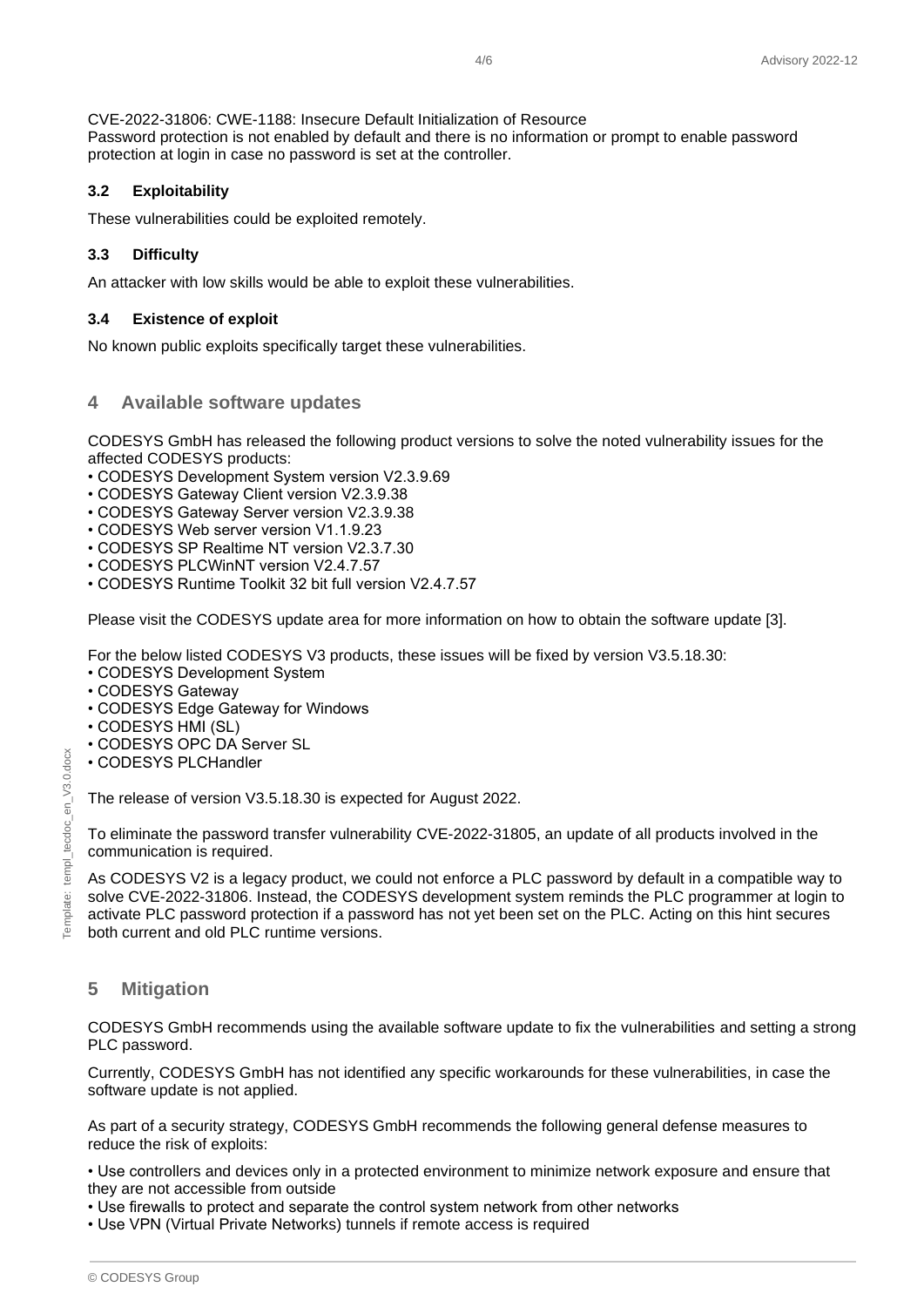• Activate and apply user management and password features

• Use encrypted communication links

• Limit the access to both development and control system by physical means, operating system features, etc.

• Protect both development and control system by using up to date virus detecting solutions

For more information and general recommendations for protecting machines and plants, see also the CODESYS Security Whitepaper [1].

#### <span id="page-4-0"></span>**6 Acknowledgments**

CVE-2022-31805: This issue was reported by Gao Jian of NSFOCUS.

CVE-2022-31806: This issue was reported by Chen Jie of NSFOCUS.

CODESYS GmbH thanks for reporting following coordinated disclosure. This helps us to improve our products and to protect customers and users.

### <span id="page-4-1"></span>**7 Further Information**

For additional information regarding the CODESYS products, especially the above-mentioned versions, or about the described vulnerability please contact the CODESYS support team [5].

#### <span id="page-4-2"></span>**8 Disclaimer**

CODESYS GmbH assumes no liability whatsoever for indirect, collateral, accidental or consequential losses that occur by the distribution and/or use of this document or any losses in connection with the distribution and/or use of this document. All information published in this document is provided on good faith by CODESYS GmbH. Insofar as permissible by law, however, none of this information shall establish any guarantee, commitment or liability on the part of CODESYS GmbH.

Note: Not all CODESYS features are available in all territories. For more information on geographic restrictions, please contact sales@codesys.com.